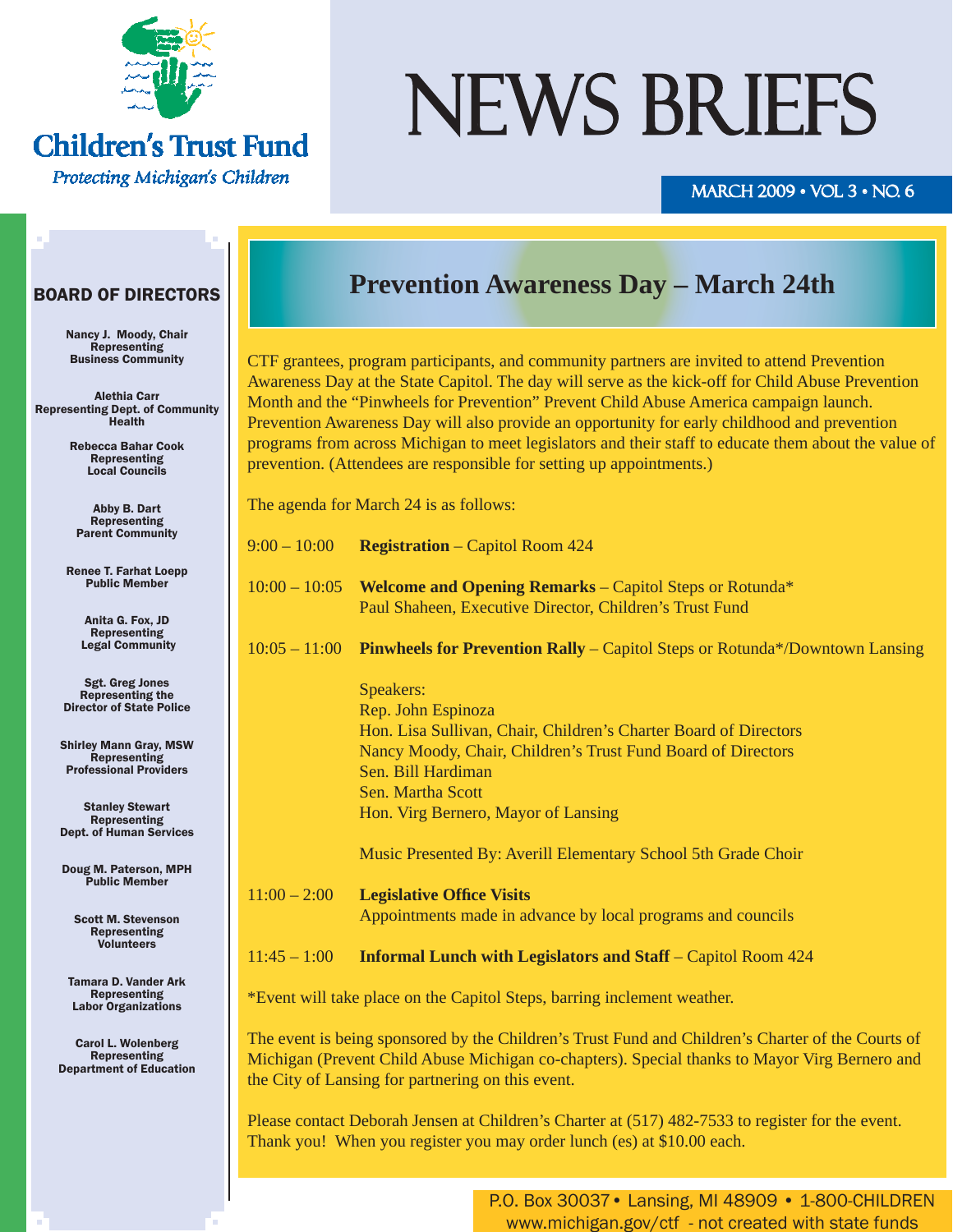#### **CAP Month Toolkits & Pinwheels**

CTF local councils will be receiving four boxes of pinwheels and a CAP Month Toolkit soon! They will be coming in two shipments and one may come on a separate day. The toolkit includes ideas for CAP Month, a new CTF PSA, brochures, and CAP Month posters as well as PCA Pinwheels for Prevention materials.

#### **Share Your CAP Month Activities**

If you would like your organization's CAP Month activities posted on the CTF website, please email dates and details of each activity to Alan Stokes at stokesa@michigan.gov. Activities will be posted under the "Calendar" section of the website and at www.michigan.gov/ctfcapmonth.



Courtesy of PCA America.

### **April 1st – Plant a Pinwheel Garden!**

All grantees are encouraged to participate in the April 1st Pinwheel event, which was established as a statewide event by local council representatives on the CAP Month Work Group. Councils around the state will be partnering with schools, courthouses, and other local prevention organizations. Please use materials in your CAP Month toolkit or contact CTF for more details and planning ideas! Also, if you plan to hold a Pinwheel event on April 1, please contact Emily Wachsberger. This is a wonderful media and publicity opportunity, and it is a great way to show statewide solidarity for child abuse prevention!

#### **Website Improvements**

**Child Abuse Prevention Month:** The Child Abuse Prevention Month page at www.michigan.gov/ctfcapmonth will include resources for councils and information on statewide CAP Month activities. Councils are encouraged to submit information on their activities to Alan Stokes by March 12.

**Map of CTF Funded Programs:** Each county page will include a direct link to KIDS COUNT data for that county, the Michigan Children's Protective Services contact, census data, and a map of the county. Over half of the pages have currently been upgraded, and all should be finished by the end of March. Use your county's page for a one-stop reference!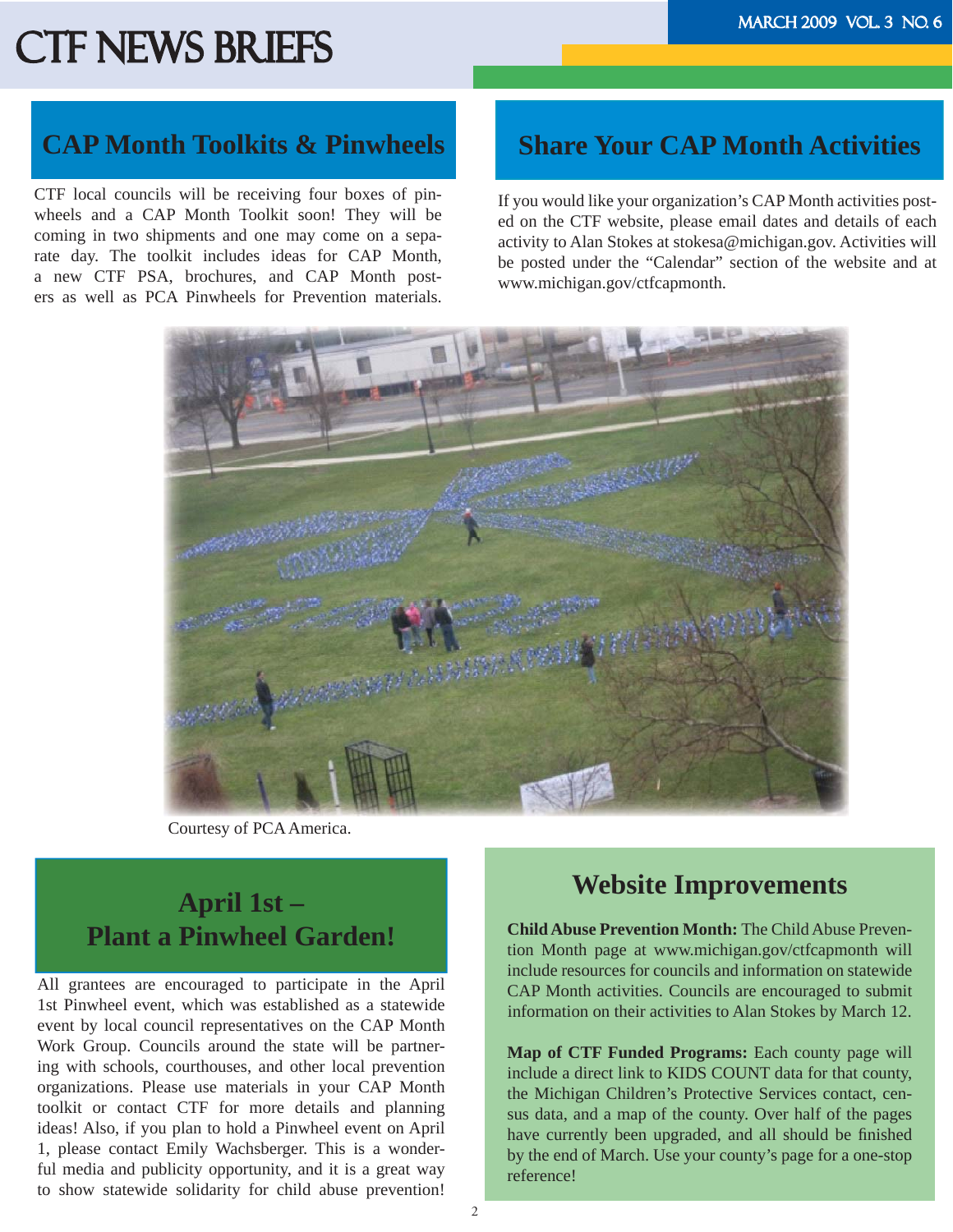#### **DS RFP & TA Session**

The CTF direct service Request for Proposal (RFP) will be posted to the CTF website the week of March 2, 2009, for services to begin October 1, 2009. A technical assistance session will be held on March 9, 2009 from 9:00am-12:00pm and 1:00pm-4:00pm at the OPD Center in Lansing, located at 7109 W. Saginaw. Participants must register for this session via EGrAMS. CTF is still needing at least 30 review raters for the May 4 review (information is attached to this newsletter). Please contact Sylvia Brown Jones with any questions.

#### **Parent Leadership Opportunity**

CTF will provide reimbursements for up to 25 parent leaders to attend the Prevention Awareness Day training (on March 5) and/or Prevention Awareness Day at the State Capitol (on March 24). Reimbursements will cover mileage, child care costs (up to \$50), and an hourly honorarium. This opportunity is available to parents involved directly with CTF direct services, local councils, and Circle of Parents programs. To allow for statewide participation, up to three parents per site will be reimbursed (more reimbursements may be available, depending on demand). Interested parents must submit a registration form (attached to this News Briefs email) by March 20. This reimbursement is available on a first-come, firstserved basis. Please contact Sylvia Brown Jones with any questions.

### **March is Parenting Awareness Month**

March is celebrated as Parenting Awareness Month in Michigan. Parenting Awareness Michigan (PAM) provides a variety of educational materials and resources to share with parents and caregivers during March and throughout the year. PAM also posts local parenting awareness activities on their website. To order materials and learn more visit www.preventionnetwork.org.

### **Channing Bete Spring Group Order Going on Now**

The Channing Bete Spring Group Order program through Prevent Child Abuse America is underway. If you would like to take advantage of this limited opportunity for special pricing, you can do so until April 30, 2009. Please contact Alan Stokes at CTF with any questions or for additional information.

For information on specific products please visit the Channing Bete website at http://pcaamerica.channing-bete.com/. You may also contact Jasmin Tomic, Senior Account Manager at Channing Bete, if you want specific samples of any products. Jasmin can be reached at (888) 834-6633 ext. 7.

#### **Brain Injury Awareness Month**



March has been designated nationwide as Brain Injury Awareness Month, a critical time when the Brain Injury Association of America (www.biausa.org) and its partners strive to build public awareness. Shaken Baby Syndrome is a brain injury

caused by child abuse. Shaken Baby Syndrome prevention materials are available from the Children's Trust Fund office or through its website at www.michigan.gov/ctf.

l,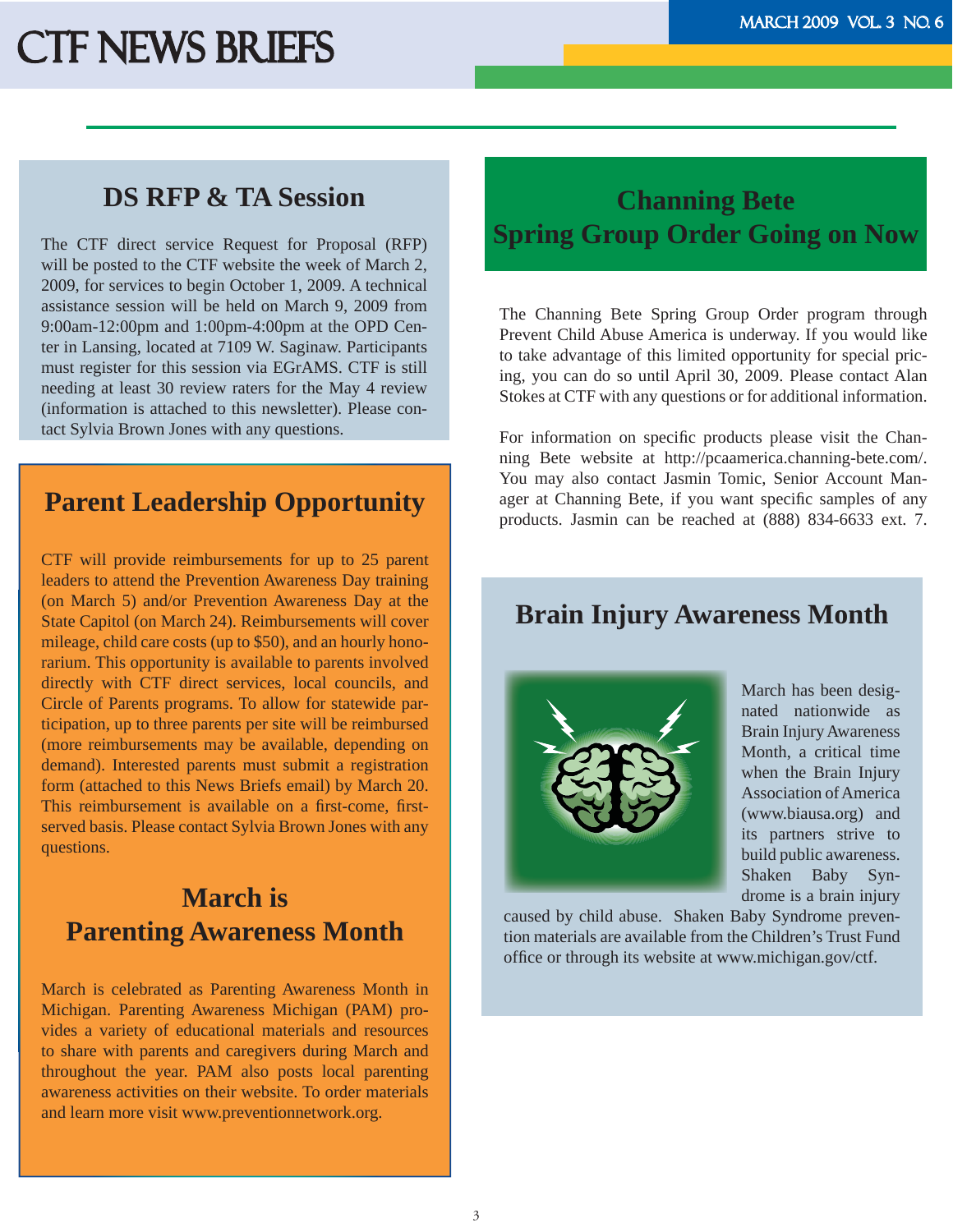

### Upcoming Local Council **Trainings**

CTF will hold multiple trainings with a focus on project management, logic models, and the FY2010 renewal application. The trainings will be held from 9:00 a.m. to 4:30 p.m. CTF will also hold a teleconference (covering renewal applications only) on April 17. Space is limited! Please RSVP with Emily Wachsberger to reserve your space.

**March 18, 2009** Gaylord OPD Training Center Alpine Center complex 800 Livingston Blvd. Gaylord, MI 49735

**March 20, 2009** Kalamazoo OPD Training Center 322 Stockbridge Ave. Kalamazoo, MI 49001

**March 25, 2009** Lansing OPD Training Center 7109 W. Saginaw Lansing, MI 48917

**March 31, 2009** Escanaba OPD Training Center 2717 North Lincoln Rd. Escanaba, MI 49829

**April 17, 2009** 10:00 a.m. to 12:00 p.m. TA Session for FY2010 Renewal Application Using CTF Conference Line (877) 336-1828 and access code 8088351

### **Upcoming Local Council Work Group Meetings**

The Local Council Work Group meetings have been set for 2009. Please note that the meetings will continue to occur the first Thursday of each month, except for the June and July meetings.

April 2nd @ 10am May 7th @ 10am June 3rd @ 2pm (a Wednesday afternoon) July - No meeting August 6th @ 10am September 3rd @ 10am October 1st @ 10am November 5th @ 10am December 3rd @ 10am

### **Local Council Application Renewals**

The application renewal process for local councils is scheduled to go live in EGrAMS someteime in April pending any unforeseen delays. Councils will be notified once EGrAMS is live. The deadline for grant renewals will also be announced at that time.

## **TA Session for Local Councils: What's My Council's Role in Direct Service Grants?**

CTF will hold a TA session for local councils on Wednesday, March 11, from 1:00 p.m. to 2:30 p.m. to discuss local council roles and responsibilities in marketing and endorsing direct service grants. The conference call number for this session is (877) 336-1828 and access code 8088351. Please contact Emily Wachsberger for additional information.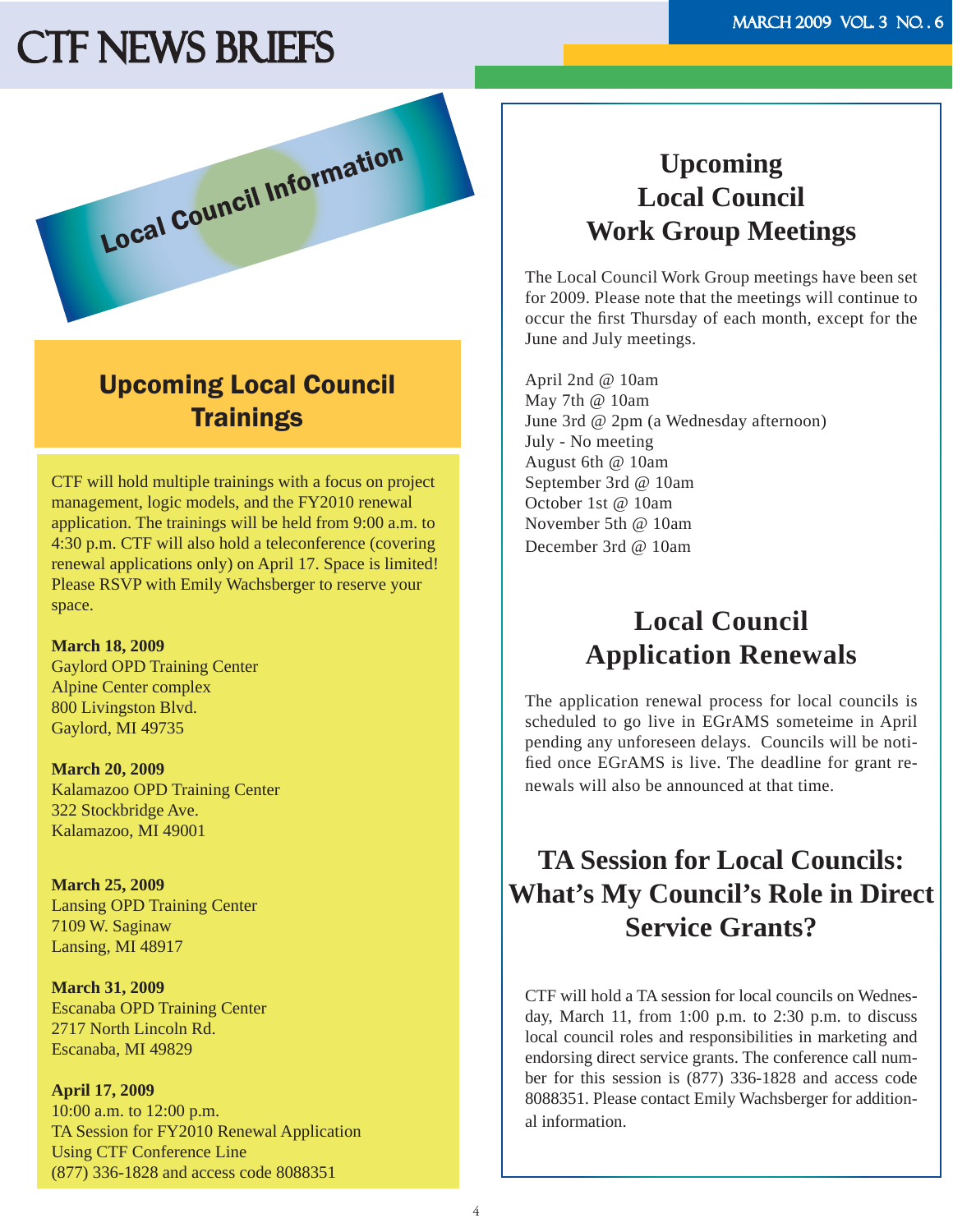#### **Upcoming Events**

**March 19:** The Child Abuse Council of Charlevoix and Emmet Counties presents "Discipline that Builds Self-Discipline: A Love and Logic Seminar for Parents and Professionals Who Work with Difficult Children." The featured speaker is Betsy Geddes, Ed.D. The seminar will be held from 8:30 a.m. to 3:30 p.m. at the Knights of Columbus Hall in Petoskey, with lunch served on site. Continuing Education has been approved for Nursing and Social Work. If you have any questions, please contact Elaine Roach at eroach8555@msn.com or (231) 347-4658.

**March 30-April 4:** The 17th National Conference on Child Abuse and Neglect will be held in Atlanta, Georgia. The theme is Focusing on the Future: Strengthening Families and Communities. The theme reflects the resolve of the federal Children's Bureaus to ensure that every child enjoys a healthy family life in a nurturing community. It emphasizes the need for prevention and comprehensive services to address co-occurring disorders and highlights evidence- based approaches to improving practice and systems. For more information and registration materials, visit www.pal-tech.com/cbconference/.

**April 1-2:** The State Court Administrative Office, Family Services Division-Child Welfare Services and the Governor's Task Force on Children's Justice will sponsor a conference entitled "Addressing Invisible Injuries: Child Neglect, Exploitation, and Emotional Abuse." CTF plans to have a table at this event to promote its services. See page 8 for more information.

**April 13-14:** Special child abuse training on the "Forensic Interviewing of Children." See page 8 for details.

**April 24:** The Upper Peninsula Children's Coalition is pleased to present the Annual Children's Coalition Conference with special guest speaker Robert Anda, MD, MS. Dr. Anda is the Co-Principal Investigator and Co-Founder of the Adverse Childhood Experience (ACE) Study and will present on "The Health and Social Impact of Adverse Childhood Experiences Throughout the Lifespan." The conference will take place at Northern Michigan University in Marquette. Registration materials will be available in March 2009. For more information, contact cookieaho@sbcglobal.net or polson@glcyd.org.

**May 27-29:** The National Child Welfare Evaluation Summit will be held at the Renaissance Mayflower Hotel in Washington, D.C. The summit will explore the current state of evaluation practice in the field of child welfare and to promote cohesive, strategic, and sound approaches for evaluating child welfare systems, programs, and projects. Target participants include Children's Bureau discretionary grant evaluators, State and Tribal child welfare administrators and analysts, evaluation experts in child welfare, evaluation experts in other human service fields, and interested child welfare professionals. For more information, email evaluationsummit@pal-tech.com.

### **K-12 Appropriations Committee**

Monica Marchell of Muskegon Healthy Families, 0-3 Secondary Prevention Program and Melissa Freel of Healthy Start/Healthy Families Oakland presented information to the K-12 Appropriations Committee on March 4 related to the value of their programs. Their input into this process of program evaluation is appreciated.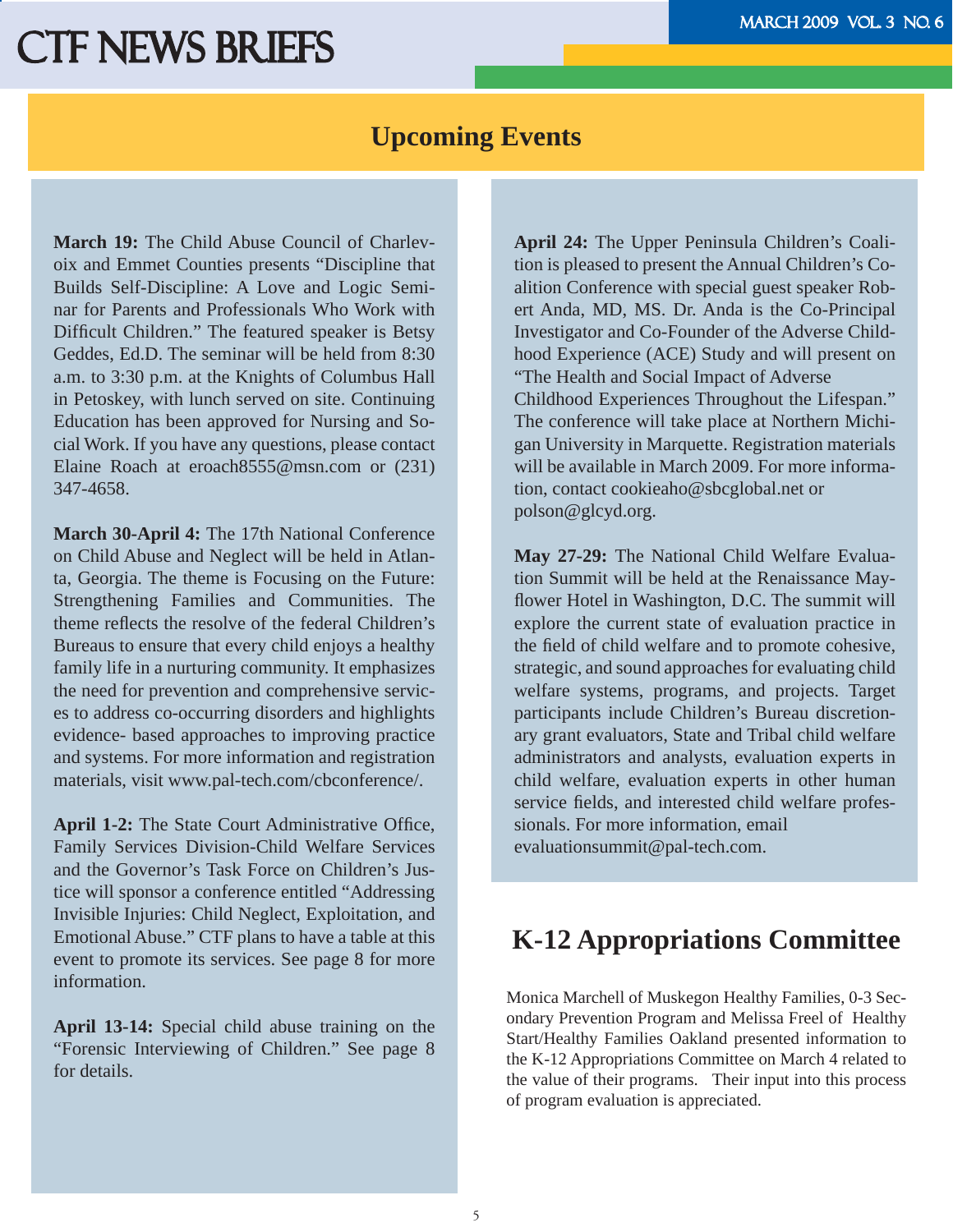### **Zero to Three Secondary Prevention Update - Governor's Proposed 2010 Budget Cuts**

Governor Granholm's FY2010 budget released February 12 proposes to eliminate all funding for the Zero to Three Secondary Prevention Initiative. The initiative is funded through Department of Human Services, PA 248 of 2008, Sec. 517, \$4,000,000; Department of Education, PA 268 of 2006, Sec. 32(c), \$2,125,000; Department of Community Health, PA 249 of 2008, Sec. 113, \$524,000; with total appropriations of \$6,649,000. The budget also proposes to eliminate funding for the Nurse-Family Partnership Initiative (\$2,022,079) which operates child abuse and neglect programs in Benton Harbor, Detroit, Grand Rapids, Kalamazoo and Pontiac.

From October 1, 2006 to September 30, 2007, there were 29,638 substantiated victims of child abuse and neglect in Michigan. This reflects a 4.63% increase in all confirmed cases of child maltreatment over FY2006 rates and a 14% increase since FY2000.

Young children are the most vulnerable. Of the confirmed cases of child maltreatment, 12,926 (44%) involved children under four years old and 6,064 (20.46%) involved children less than one year old. Nationally, 77% of all child fatalities due to maltreatment involve children age birth through three years old.

From October 1, 2007 to September 30, 2008, each quarter, 2,886 families, 3,320 children and 283 expectant mothers received Zero to Three Secondary Prevention services. Please note that:

- 99.41% of the children receiving services did not have CPS involvement;
- 99.86% of the children that completed services did not have CPS involvement;
- The estimated savings was \$49,635,036 with a return on investment of 516%.

On February 24 and 25, Fight Crime Invest in Kids, Michigan's Children, the Nurse-Family Partnership and the Children's Trust Fund held 32 meeting with legislators and staff from the Governor's office to review the impacts of elimination of these researched and evidenced-based programs that are proven effective.

In reponse to questions from legislators about the impact of the cuts, the following seemed appropriate:

The elimination of Zero to Three would:

- Force the closing of all Zero to Three programs.
- Result in 8,056 at-risk families and children being without prevention and community support services.
- Result in 316 workers losing their jobs.
- Likely result in an increase in the Department of Human Services CPS caseloads.
- Likely result in increased child abuse and neglect substantiations.
- Likely result in an increase in foster care and other out-of-home placements.

• Result in the elimination of tens of millions of tax dollar savings from preventing families entering the child welfare system.

Obviously, this action would have serious implications for vulnerable Michigan citizens, many of whom are not eligible for services through other human service agencies and their communities.

Remember that Prevention Awareness Day is March 24 at the State Capitol. Be a participant. A record turnout is expected! It is your opportunity to discuss your program and its community impact.

To learn more about the proposed cuts, Dr. Richard Cole of MSU has written an article that was sent to CTF grantees in a pevious email and the Budget Basics information is on the Michigan's Children website at www.michiganschildren.org/images/stories/BudgetBasics/governor%5C%27s\_budget\_2\_24\_2.revised.pdf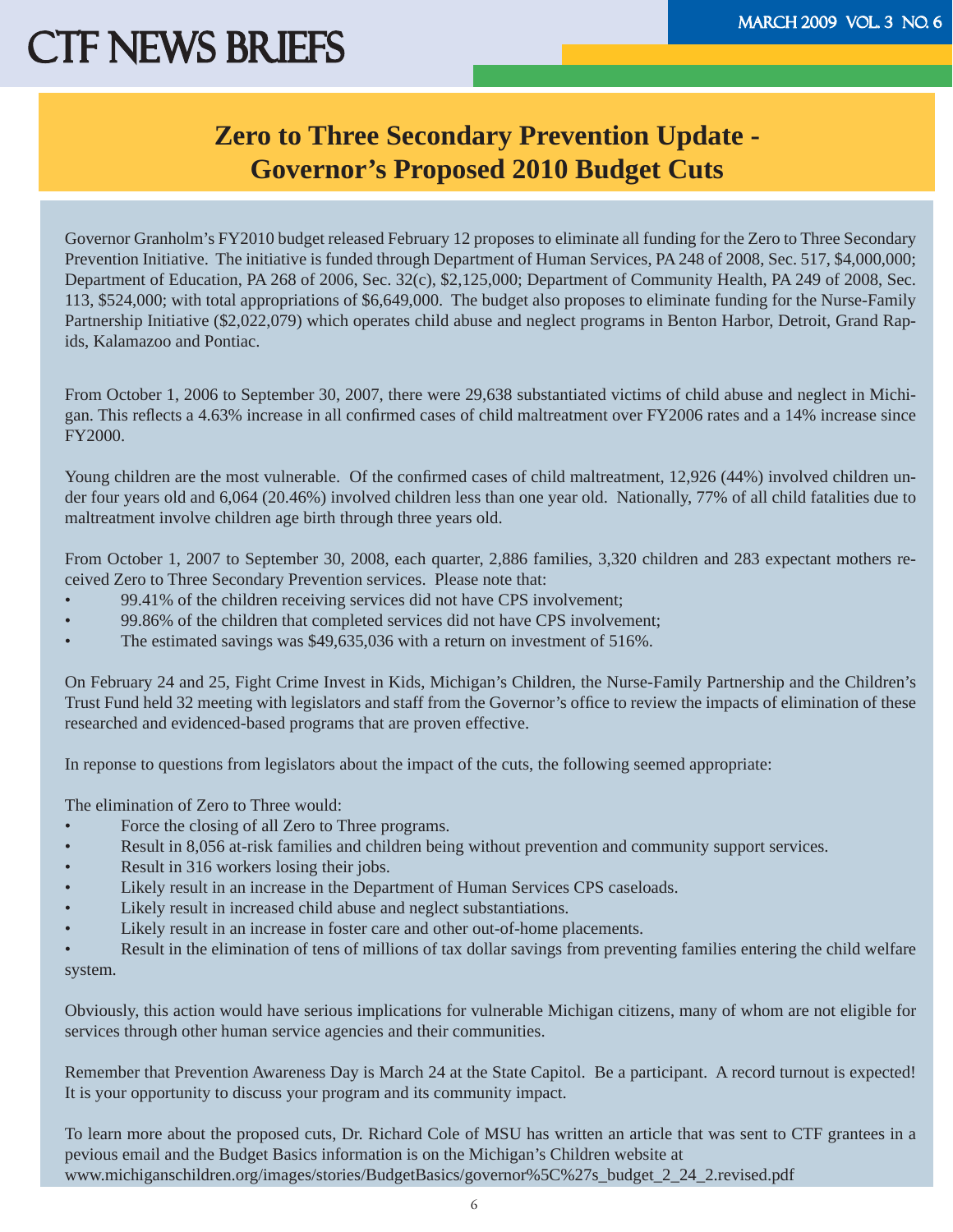### **News on the Ethical Treatment of Children from MSU-APRR Children's Central**

#### **Michigan State University's Department of Advertising, Public Relations and Retailing (APRR) announces \$16,000 "Innovation Award" Fund**

Department Chair, Richard Cole, announced on February 5, 2009, that the Children's Trust Fund of Michigan is supporting eight \$2,000 "Innovation Awards" to stimulate research and external grants on MSU's campus regarding the prevention of child abuse and neglect and the "ethical treatment of children." These awards are managed by the Children's Central research, outreach and education collaborative within the department of APRR as part of its agreement with CTF. College of Communication, Arts and Sciences Interim Dean Bradley Greenberg is chairing the awards selection panel. The winning papers and their authors will be recognized at a special session of the inaugural conference in November 2009 in East Lansing: "Consumer Culture and the Ethical Treatment of Children: Theory, Research and Fair Practice."

#### **One in Three Children's Toys Has Significant Levels of Chemicals**

The Ann Arbor-based Ecology Center released the 2nd annual consumer guide to toxic chemicals in toys at www.HealthyToys. org. Researchers tested more than 1,500 new, popular children's toys for lead, arsenic, mercury and other harmful chemicals. The Ecology Center determined that one-third of the toys they tested had "high" or "medium" levels of chemicals of concern this year. More information is available at www.healthytoys.org/press.releases.php.

#### **How One Local Child Abuse Agency in Ohio is Generating Buzz during Child Abuse Prevention Month**

From Toledo Free Press. "Lucas County Children Services, the governmental agency responsible for protecting children from abuse and neglect, is sponsoring an essay contest open to all children in grades 7 and 8 in Lucas County. 'Every Child Has a Right to be Safe' is in support of Child Abuse Prevention Month, recognized nationwide each April. The contest winner and runner-up will have the opportunity to read their essays aloud during the county's annual Child Memorial, scheduled for April 24 in downtown Toledo. The winner and runner-up will also receive \$50 and \$25 gift certificates." More information is available at www.toledofreepress.com/2009/02/04/lucas-county-children-services-sponsors-essay-contest/.

#### **A Newspaper that Gets It: Advertising's Effects on Kids**

From The Toronto Star, 2/16/09. "Shopping has become the most preferred activity of North Americans. Impulse shopping, Internet shopping, shopping to amuse oneself, shopping as a form of therapy—these have become the core values of a postmodernist culture. Even children are not immune from this consumption mania. 'Children are especially vulnerable,' laments Stuart Laidlaw, writer for the Toronto Star. One of the most distressing aspects is how marketers and advertisers have discovered that colonizing the imagination of the child is the most effective way of securing a life-long consumer." More information is available at www.thestar.com/comment/article/548703.

#### **Is Sibling or Peer Bullying Child Abuse?**

From Suite101.com, 01/12/09. "Victims of bullies may never understand the reasons for the tormenting behavior. Indeed bullying behavior often seems inexplicable, which may be why bullies get away with their poor behavior. Victims of bullies can carry the painful scars of the verbal, emotional and physical abuse for years, and maybe even a lifetime. A study has shown that girls are two and a half times more likely to remain victims of bullies than boys." More information is available at http://child-abuse.suite101.com/article.cfm/girls\_more\_likely\_to\_remain\_victims\_of\_bullies.

#### **Study Examines Relationship Between Breastfeeding and Child Abuse and Neglect**

From Babygooroo.com, 01/31/09. "A team of researchers led by Dr. Lane Strathearn monitored the records of 7,223 Australian mother-infant pairs over 15 years. Based on earlier studies that showed some patterns of early parent-child interaction increase the risk of child neglect and abuse (e.g., few expressions of positive affection, less child-focused communication, more controlling, interfering or hostile interactions), the researchers looked at the possible effect of breastfeeding. After all, breastfeeding promotes maternal-child contact, stimulates the release of oxytocin (the 'feel good' or 'love' hormone), and may enhance maternal responsiveness while minimizing stress." More information is available at www.babygooroo.com/index.php/2009/01/31/.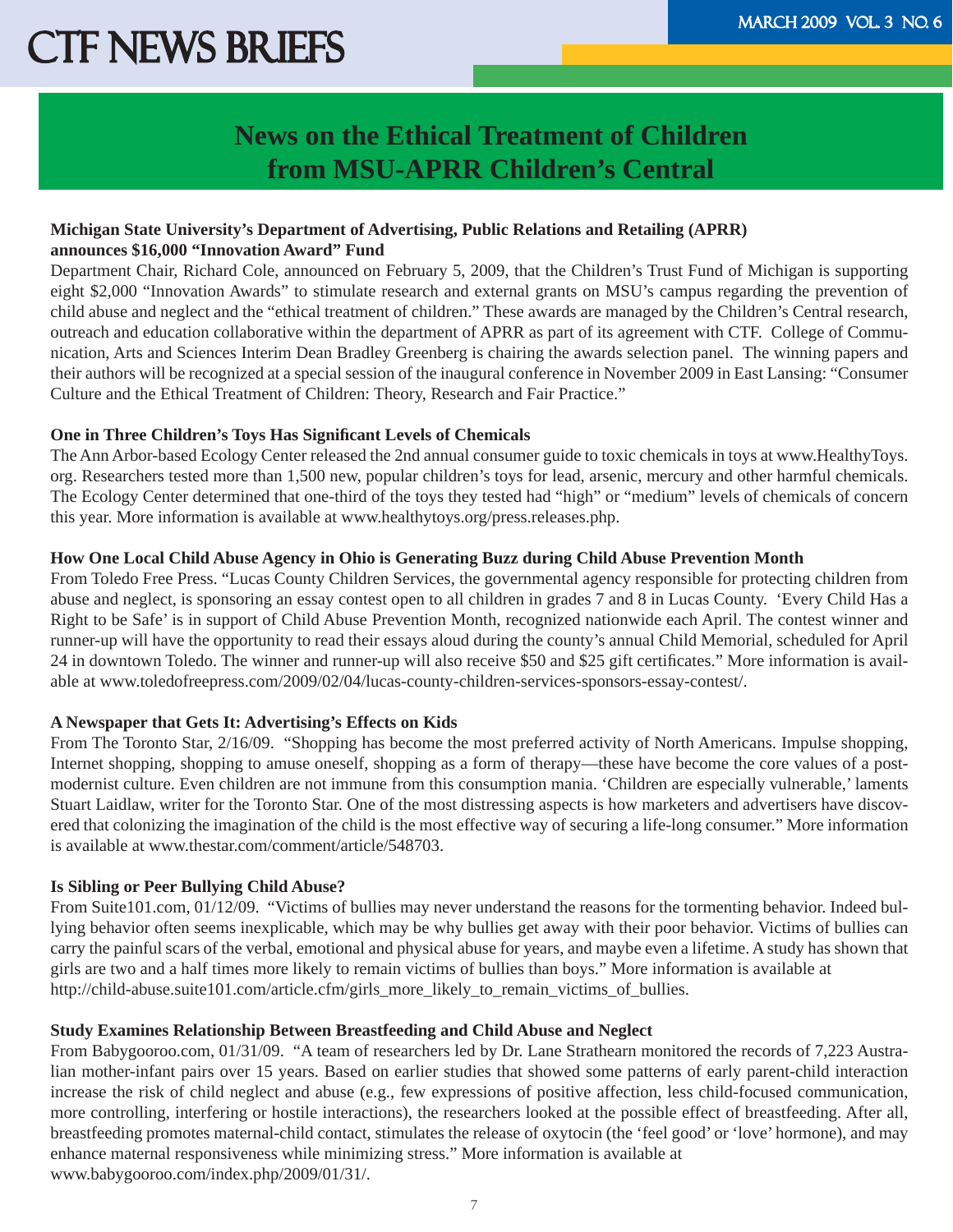#### **Special Child Abuse Trainings**

#### **State Court Administrative Office: 5th Annual Child Welfare Issues Conference**

On **April 1-2, 2009**, the State Court Administrative Office, Family Services Division-Child Welfare Services and the Governor's Task Force on Children's Justice will sponsor a conference entitled "Addressing Invisible Injuries: Child Neglect, Exploitation, and Emotional Abuse." This free statewide conference will address "invisible injuries" of neglect, emotional abuse, and exploitation for children and families in the child welfare system. The conference will be held at the Kellogg Conference Center in East Lansing. For more information please contact Deborah Jensen, Children's Charter, at (517) 482-7533, deborahjensen@childcrt.org or visit www.childcrt.org.

#### **Special Child Welfare Training: Forensic Interviewing of Children April 13-14**

This regional, cross-professional Specialized Child Abuse Training seminar will cover the topic of Forensic Interviewing of Children. This training will begin with registration at 8:30 a.m. on Monday, **April 13**, and will conclude on Tuesday, April 14, at 4:00 p.m. The training will be held at the Oakland County Sheriff's Office at 1200 North Telegraph Road, Building 38 East, Pontiac, MI 48341.

This seminar is designed for prosecuting attorneys, assistant prosecuting attorneys, DHS workers, victim's advocates, and police officers who are involved with child abuse investigations or prosecution. The training is designed to increase understanding of the primary features of forensic interviewing and provide information to enhance interviewing skills.

Please visit www.micats.org for registration information or contact Jennifer Doerr at doerrj@michigan.gov with any questions.



# **Children's Trust Fund**

Protecting Michigan's Children





### CTF TFAM

Paul N. Shaheen 517.335.1938 ShaheenP@michigan.gov *Interim Executive Director With CTF since 2009*

Sylvia Brown Jones, LMSW 517.241.7792 Brown-JonesS@michigan.gov *Direct Service Grant Monitoring Circle of Parents Parent Leadership With CTF since 2005*

Sarah Davis 517.335.7770 DavisS11@michigan.gov

*Federal Grant Application & Report Program Development Citizen Review Panel With CTF since 2006*

> Patricia Headley 517.241.7226 HeadleyP@michigan.gov  *Signature Event Fund Development With CTF since 1999*

8

由

M. Jeffery Sadler, MBA 517.335.4620 SadlerM@michigan.gov *Zero-to-Th ree Chief Administrative Analyst With CTF since 2005*

April St.Amant (Intern) 517.241.8980 Stamanta@michigan.gov

*Citizen Review Panel With CTF since 2009*

Alan Stokes, MDiv 517.241.7793 StokesA@michigan.gov

*Community Awareness Operations & Logistics Website & e-Store With CTF since 2005*

Janell Thelen, MBA, CPA 517.335.3741 ThelenJ2@michigan.gov *Program Operations Staff Supervision With CTF since 2007*

Emily S. Wachsberger, MA, LPC 517.335.0671 WachsbergerE@michigan.gov

*Local Council Grant Monitor With CTF since 2008*

صا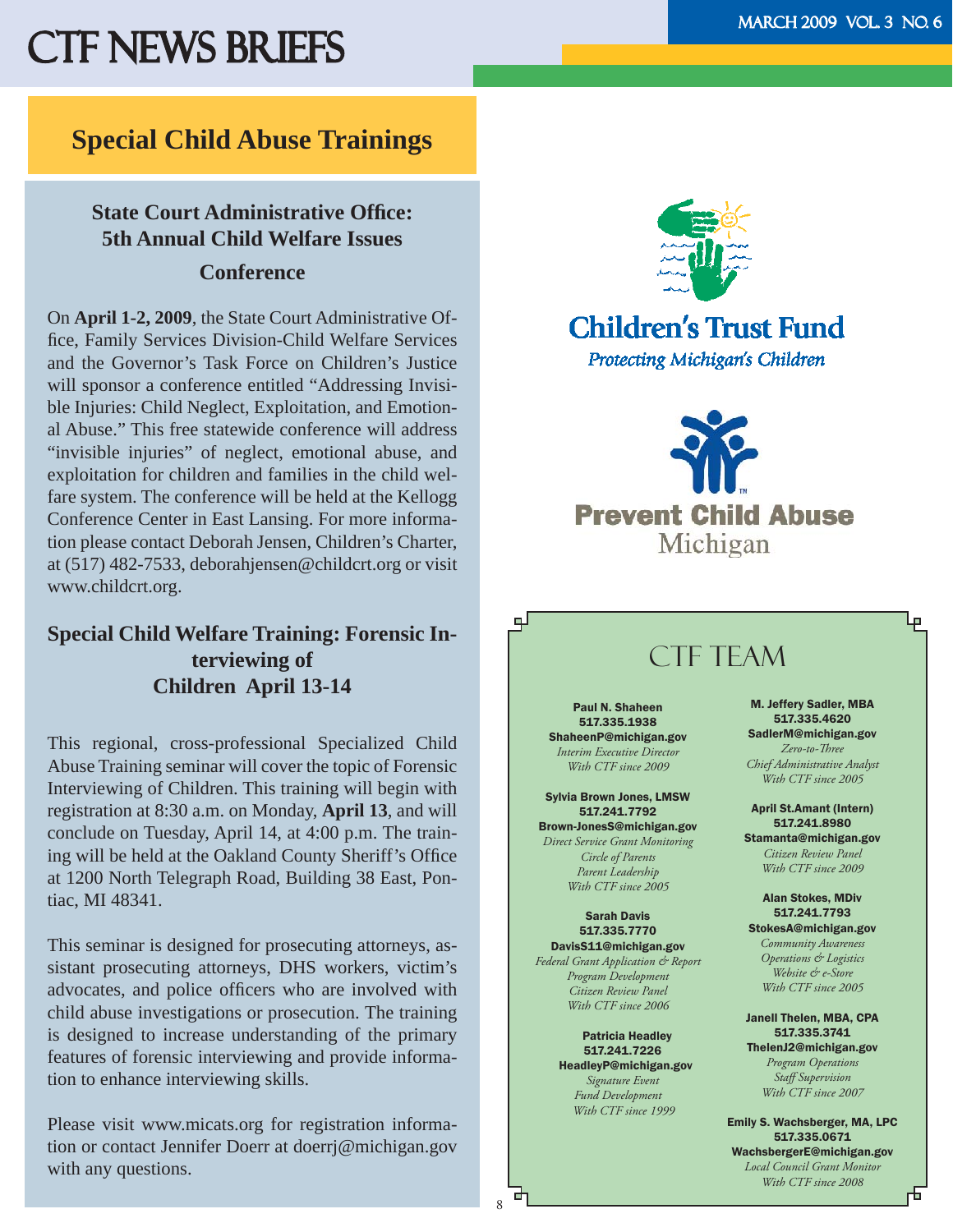

March 5, 2009

To: Partners in Child Abuse and Neglect Prevention

From: Sylvia Brown Jones, Children's Trust Fund

Re: Volunteer Reviewers Requested for the *CTF Direct Services* Request For Proposals (RFP)

The Children's Trust Fund is recruiting grant reviewers to evaluate upcoming direct service proposals for FY2010– FY2012 funding. We are seeking at least 30 review volunteers. Reviewers will be assigned 3-4 applications each, depending upon the number of proposals received. The intent of this funding is to expand primary and secondary prevention services and/or fund new services throughout Michigan.

Review and evaluation materials will be passed out on April 2, 2009, at the Pre-rating Reviewer Instructions session to be held at the Lansing OPD Training Center, 7109 W. Saginaw Highway, Lansing, MI 48917. An in-person group review will be held on May 4, 2009 from 9:00am to 4:00pm (although the group scoring usually does not require the full day). This review will take place at the Lansing Community College West Campus, 5708 Cornerstone Dr., Lansing, MI 48917. A complimentary Deluxe Deli Buffet Lunch will be served and mileage will be reimbursed at the standard state rate (\$0.0399/mile). **In order to participate in the review, you must be able to attend both sessions.**

The Children's Trust Fund uses the Electronic Grants Administration and Management system (EGrAMS) for the RFP application and review process. As a reviewer, you will be required to register and review your assigned applications online in EGrAMS at http://egrams-mi.com/ctf. The deadline for the bidders to submit their application is April 8, 2009 by 3:00 pm. Reviewers will be able to access their assigned applications by April 9<sup>th</sup>. *Please be sure to review and score the RFP before May 4th and bring all of the review materials with you.* 

If interested, please complete the Rater Response Section below. **Completed forms should be faxed or mailed to the Children's Trust Fund, Attn: Sylvia Brown Jones, Michigan Department of Human Services, Children's Trust Fund, Grand Tower Suite 1411, PO Box 3007, Lansing, MI 48909-7537, (fax) 517-241-7038.** To avoid conflict of interest, please do not agree to review if you are involved with a grant proposal. For questions or further information, please contact me at 517-241-7792 or brown-joness@michigan.gov.

Thank you.

| <b>Rater Response Section Must be Completed</b>                                                                       |  |  |
|-----------------------------------------------------------------------------------------------------------------------|--|--|
| What is Your Current Profession?                                                                                      |  |  |
| Are You Familiar with EGrAMS?<br>Yes<br>No                                                                            |  |  |
| Have You Previously performed a CTF RFP Rating?<br><b>Yes</b><br>No.                                                  |  |  |
| Are you familiar with CBCAP evaluations (Evidence Based/Evidence Informed)?<br>No<br><b>Yes</b>                       |  |  |
| I will review the direct service proposals, and I can attend the April $2^{nd}$ & May $4^{th}$ sessions.<br>Yes       |  |  |
| I am not available to review at this time, but would like to be contacted for future grant reviews.<br>N <sub>o</sub> |  |  |
| N <sub>o</sub><br>I am not available to review, please delete me from your mailing list.                              |  |  |
| Name:                                                                                                                 |  |  |
| Organization (If applicable):                                                                                         |  |  |
| Address:                                                                                                              |  |  |
| Phone: ()                                                                                                             |  |  |
| E-mail:                                                                                                               |  |  |
| <b>Special Dietary or Accommodation Requests:</b>                                                                     |  |  |